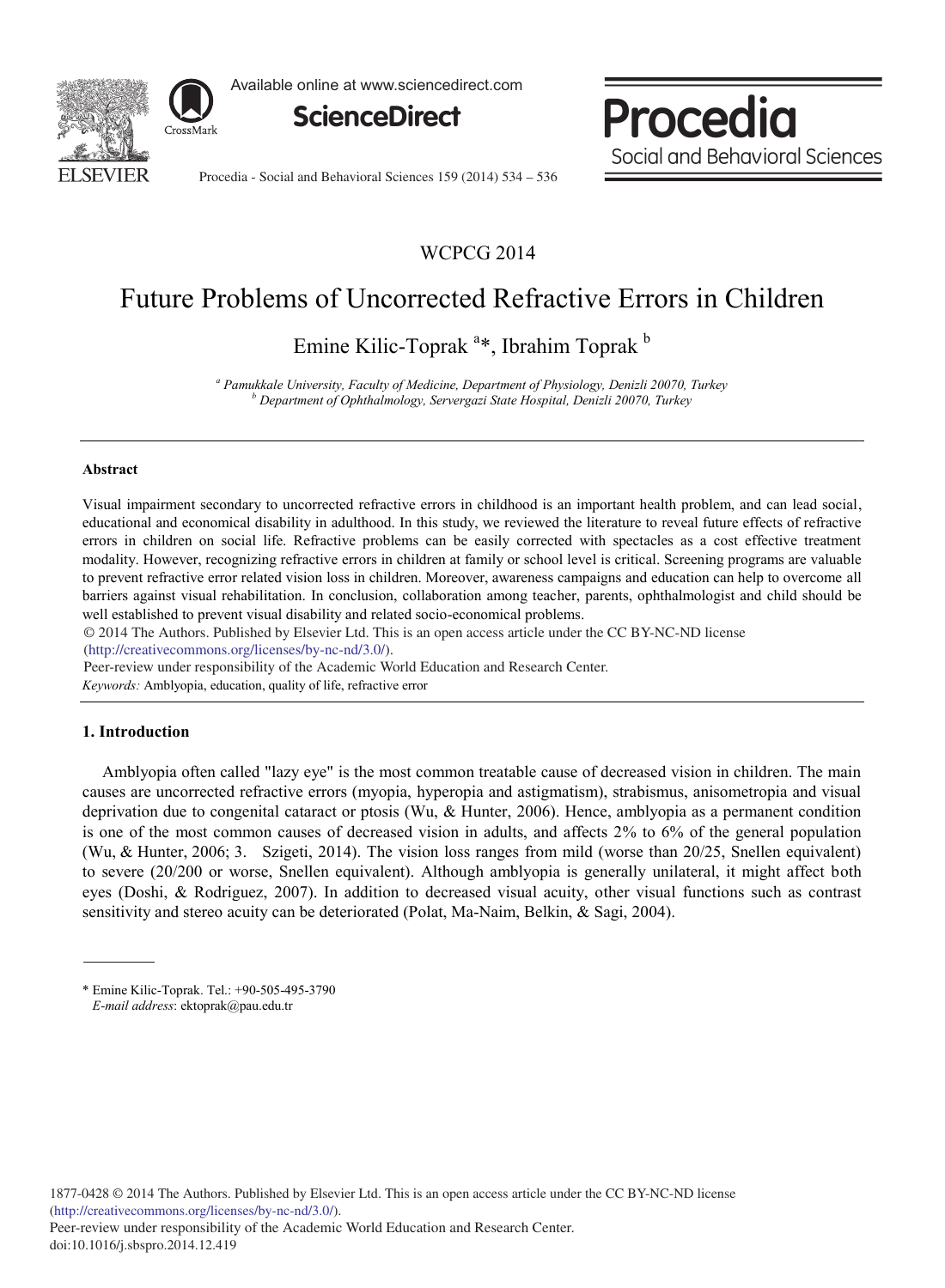Visual pathways from eyes to the visual cortex should be stimulated for normal visual development process; otherwise, amblyopia develops (Doshi, & Rodriguez, 2007). Pathogenesis of amblyopia is still being investigated. Previous studies investigating physiologic abnormalities in amblyopia did not find a certain reason for decrement in vision, while cornea, lens, retina and optic disc were normal (Wong, 2012; Doshi, & Rodriguez, 2007). It was suggested that visual deprivation had an effect on cell growth in the lateral geniculate nucleus (LGN) and abnormal neuronal network within primary visual cortex was present in amblyopic subjects (Wong, 2012; Vida, Maurer, 2012). On the other hand, several optic coherence tomography studies demonstrated increased circumpapillary retinal nerve fiber layer thickness in amblyopic eyes, and this finding was suggested to be associated with an interruption in postnatal remodeling of retinal ganglion cells (Szigeti,et.al, 2014).

The Pediatric Eye Disease Investigator Group (PEDIG) guided the clinicians to understand, and treat amblyopia (Gunton, 2013). Clinical trials showed that amblyopia treatment is highly satisfying in 75% of children younger than seven years of age with best refractive correction and patching or atropine penalization. Visual impairment is generally irreversible after the first decade of life (Polat, Ma-Naim, Belkin, & Sagi, 2004).

On the other hand, amblyopia secondary to uncorrected refractive errors in childhood leads not only visual but also social, educational and economical problems in adulthood. A decreased vision, loss of stereo acuity and contrast sensitivity limit occupational performance and ability. Consequent decrease in quality of life causes negative psychosocial impact (Karlica, Matijević, Galetović, & Znaor, 2009; Resnikoff, Pascolini, Mariotti, & Pokharel, 2008).

World Health Organization (WHO) recommends and supports school screening programs to prevent refractive error related vision loss in children. While teachers have an important role in screening programs, awareness campaigns and education of the parents can help to overcome barriers against visual rehabilitation.

In Turkey, most common complaint of refractive error in childhood is watching television closely, inability to read and decrease in school success. Studies revealed that amblyopic children have deficits in learning process, and the period between 6–8 years of age is critical to prevent permanent disability. Refractive problems can be easily diagnosed and corrected with spectacles as a cost effective treatment modality (Resnikoff, Pascolini, Mariotti, & Pokharel, 2008). However, recognition of refractive errors in children at family or primary school level is critical to prevent irreversible visual deterioration from amblyopia (Resnikoff, Pascolini, Mariotti, & Pokharel, 2008).

Increased awareness of amblyopia and better screening techniques are mandatory to detect children who have amblyogenic risk factors at an earliest age. The teachers generally conduct school screening programs and refer suspected children to an ophthalmologist by giving information to the parents. However, after accurate diagnosis of refractive error by a healthcare professional; compliance of children and parents to spectacle should be provided [8- 10]. Schoolchildren and parents usually resist wearing spectacles because of many excuses. However, the key for treatment success is collaboration of the parents with the ophthalmologist. Frequent ophthalmologic visits are valuable for checking performance of the therapy (Karlica, Matijević, Galetović, & Znaor, 2009; Latorre-Arteaga, et all., 2014).

In conclusion, amblyopia is an important cause of visual disability in worldwide and it negatively influences socio-economical area of life. Recognizing refractive errors in early childhood is critical to prevent future problems. Therefore, collaboration among teacher, parents, ophthalmologist and child should be well established.

#### **Acknowledgements**

The authors declare no conflict of interest. This study was supported by Pamukkale University Research Fund (Project number 2014KKP050).

#### **References**

Aldebasi, YH. (2013). A descriptive study on compliance of spectacle-wear in children of primary schools at Qassim Province, Saudi Arabia. *Int J Health Sci (Qassim),* 7, 291-9.

Doshi, N.R., & Rodriguez, M.L. (2007). Amblyopia. *Am Fam Physician,* 75*,* 361-7.

Gunton, K.B. (2013). Advances in amblyopia: what have we learned from PEDIG trials? *Pediatrics,* 131, 540-7.